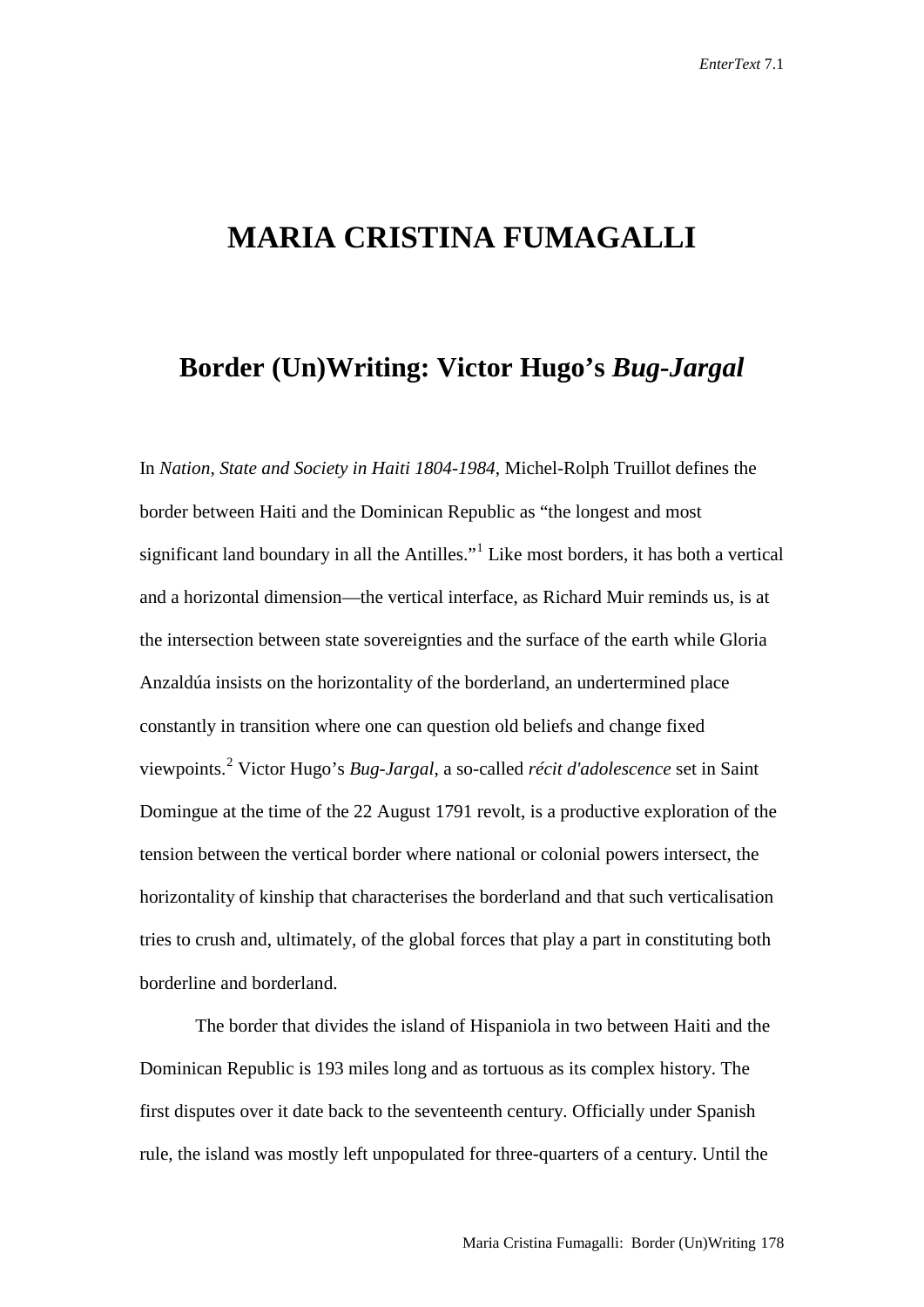official recognition of the French colony of Saint Domingue in 1777, the French constantly pushed their unofficial borders, while the Spanish carried on punitive raids to eradicate the French presence. In 1792, in the course of the slave rebellion on the French side, war was declared between French and Spanish Saint Dominigue, and in February 1793 Toussaint L'Ouverture, Georges Biassou and Jean-François crossed the border and formally joined the Spanish forces to fight against the French. In September, the British invasion began and, at the end of the year, Toussaint, still fighting for the Spanish, occupied central Haiti. When slavery was abolished in Saint Domingue in February 1794, he returned to fight for the French, expelled the Spanish from the north and drove the English back from the fortifications of the Cordon de l'Ouest. In 1795, Toussaint continued to sweep the Spanish out of the French territory and, in September, the Spanish part was ceded to France in exchange for the return of all continental territories taken by France during the monarchist war. After being defeated by Toussaint's army, the English withdrew from Saint Domingue in 1798. In January 1801 Toussaint invaded the Spanish side of the island and kept it under his own control until the arrival of the French the following year. After that, Hispaniola again became a war zone, especially after Dessalines's Declaration of Independence in 1804. Reconquered by the Haitians in 1805, the Spanish part was reclaimed by Spain (with the military help of British Jamaicans) in 1809. In 1822, Jean-Pierre Boyer annexed the former Spanish colony of Santo Domingo; the Haitian occupation of Santo Domingo lasted twenty years, until 1844. The relationship between the two sides of Hispaniola, however, was not only characterised by antagonism but also by other kinds of interactions, mutual influences and collaborative linkages; in fact, the border between the Spanish and French sides of the island had always been a contact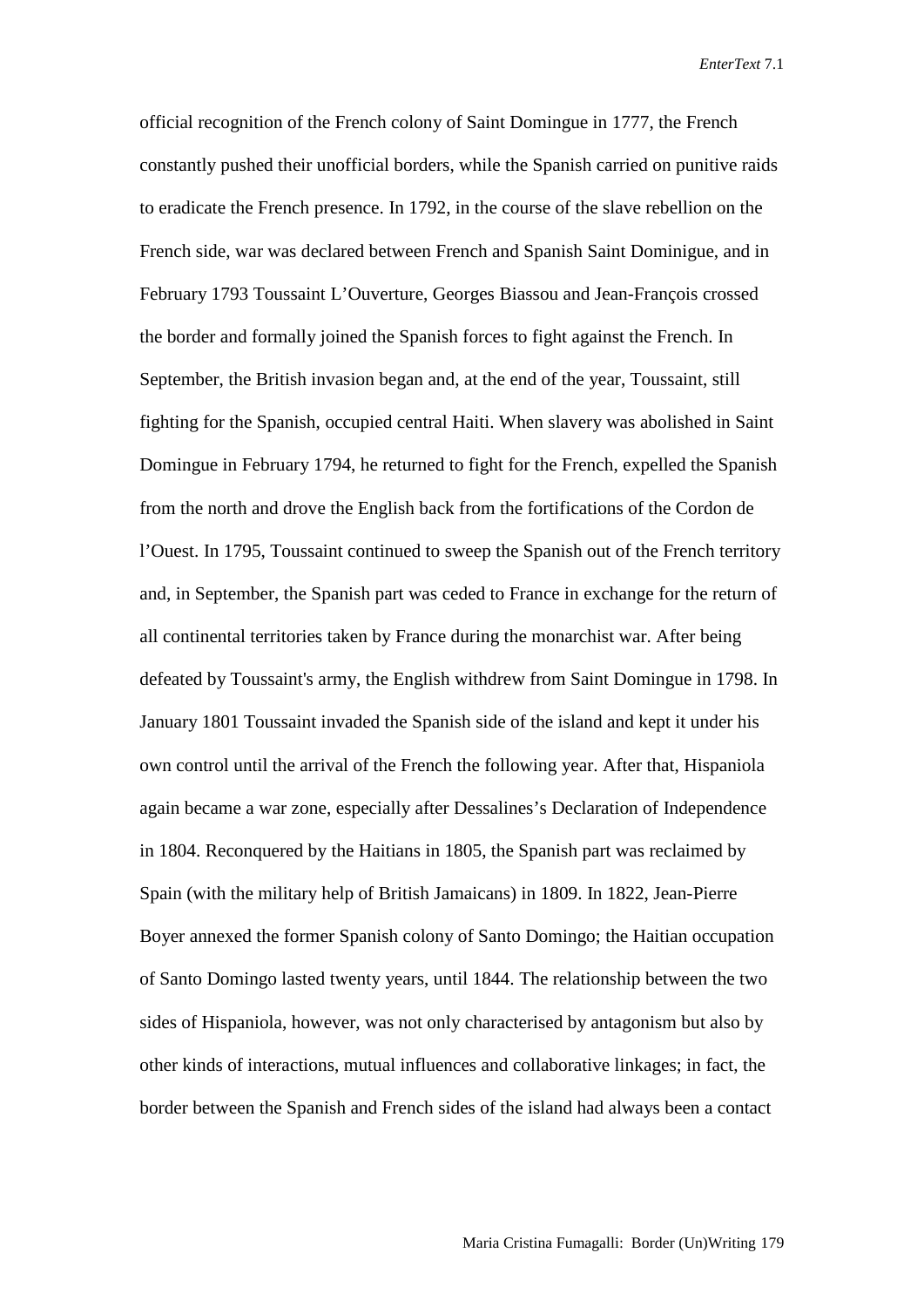zone endlessly traversed by discourses and practices aiming at its watertight closure, but discourses and practices that, instead, kept the gates open.

Victor Hugo first wrote *Bug-Jargal* as a short story in 1819, when he was only seventeen years old, and then substantially revised it in 1826. In the Preface for the 1826 edition, Hugo asserts that by that date his "subject matter ha[d] acquired a new degree of interest" (57). Many critics have pointed out that Hugo probably revised his short story because in 1825 Haiti had just agreed to pay France an indemnity for property lost by the colonists during the Revolution, in order to have its independence officially recognised and regain access to the international market. One should stress, though, that if this indemnity made Haiti topical once again in 1826 France, Hugo was never enthusiastic about his country's decision to recognise Haiti officially. In a note to *Bug-Jargal* he explains:

Our readers will doubtless not be unaware that [Hispaniola] was the first name given to Saint Domingue, by Christopher Columbus, at the time of the discovery in December 1492.<sup>[3](#page-16-0)</sup>

This short account of the history of the island is inflected by Hugo's political views: by calling Hispaniola "Saint Domingue," Hugo does not acknowledge, *de facto,* the existence of Haiti. He was not alone, of course: in 1819, for example, Baron de Vastey, the secretary to King Henry Christophe wrote that "while we uniformly adopt these new names [Haiti, Haitians], the French pertinaciously adhere to the term Saint Domingue, both in their acts and writing."<sup>[4](#page-16-1)</sup> It is noteworthy that Vastey's declaration precedes the Franco-Haitian agreement, while Hugo's footnote to the second version of *Bug-Jargal* follows it.

In 1819, when Hugo was working on the first version of *Bug-Jargal*, the Spanish part of the island, previously captured by the rebels, had been re-Hispanized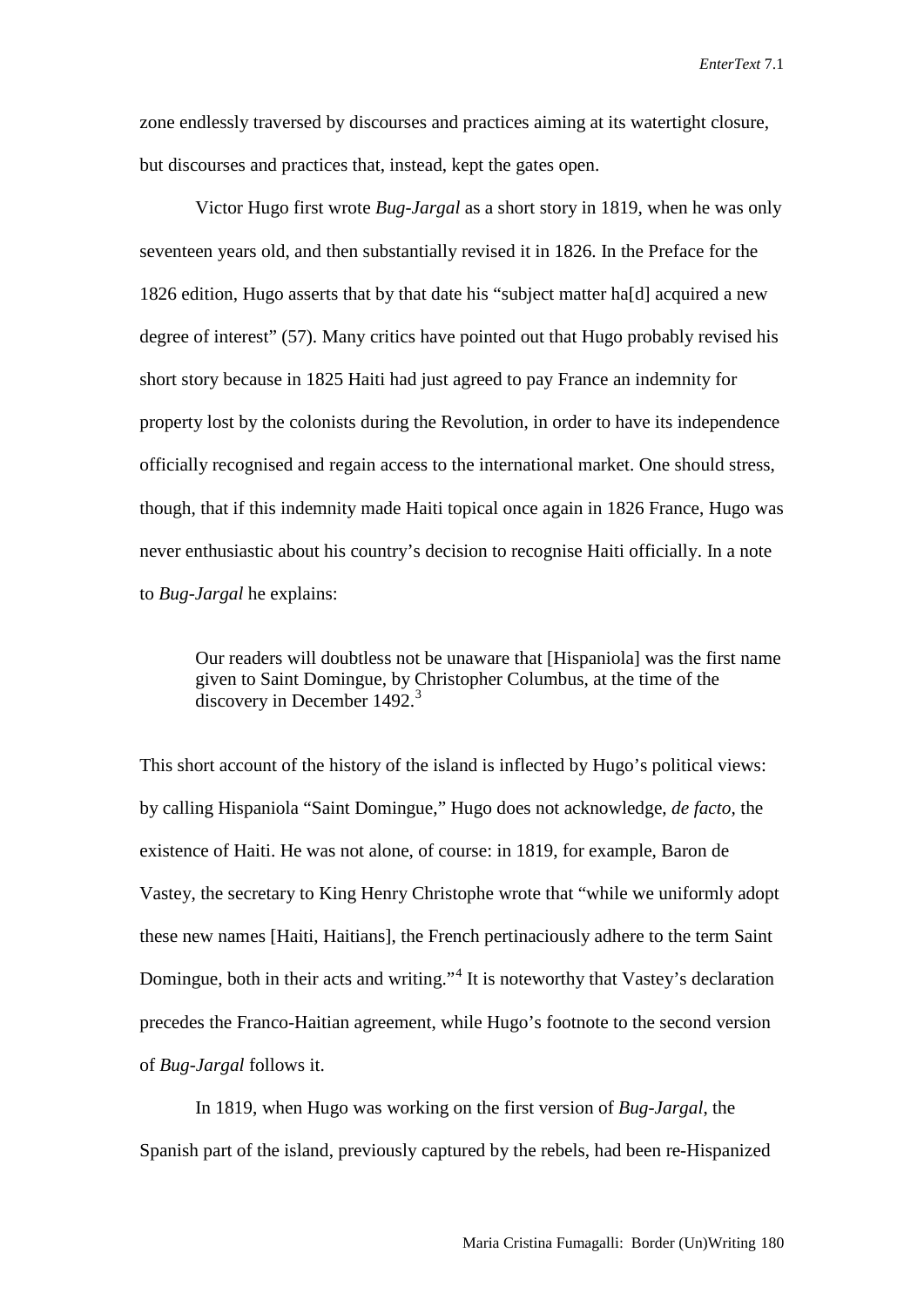and the frontier reinstated. Haiti was also effectively divided in two: the north was under the black king Henri Christophe, while the south was a republic led by the mulatto Alexandre Pétion. When Hugo revised the novel in 1826, however, things were very different indeed because the Haitian state had then taken over Santo Domingo. In other words, when Hugo was revising his short story, he was writing about a border that no longer existed and, most importantly, about a border whose erasure magnified the threat that a unified Haiti represented to the rest of the colonial world, if not as a belligerent force, at least, as a dangerous example. Hugo, in fact, appears profoundly disturbed by the existence of a linguistic and cultural plurality; remarkably more so when he wrote the 1826 version. His anxiety percolates through his writing, informs the two versions of *Bug-Jargal* and provides what I consider a plausible but so far neglected explanation for the substantial variations that the second version contains.

The first version revolves around the friendship between the noble black slave Pierrot and the white narrator Delmar. Delmar is the young nephew of a rich slaveholder of Saint Domingue; the slave Pierrot is also Bug-Jargal, one of the leaders of the revolt and the son of the King of Kakongo. The second version complicates their relationship with the introduction of two new characters, Marie and Habibrah. Marie is the narrator's fiancée (later his wife) and the white woman with whom Bug-Jargal is in love; Habibrah is a house servant, fool and dwarf of Spanish origin who is also a *griffe de couleur.* [5](#page-16-2) In 1826, the name of the white narrator changes from Delmar to D'Auverney, and critics have noticed the fact that D'Auverney was a name derived from Auverné, the place of birth of Hugo's maternal grandfather, Jean-François Trébuchet. This grandfather actively participated in the Middle Passage and it is possible, although unsubstantiated, that Hugo may have had some biographical

Maria Cristina Fumagalli: Border (Un)Writing 181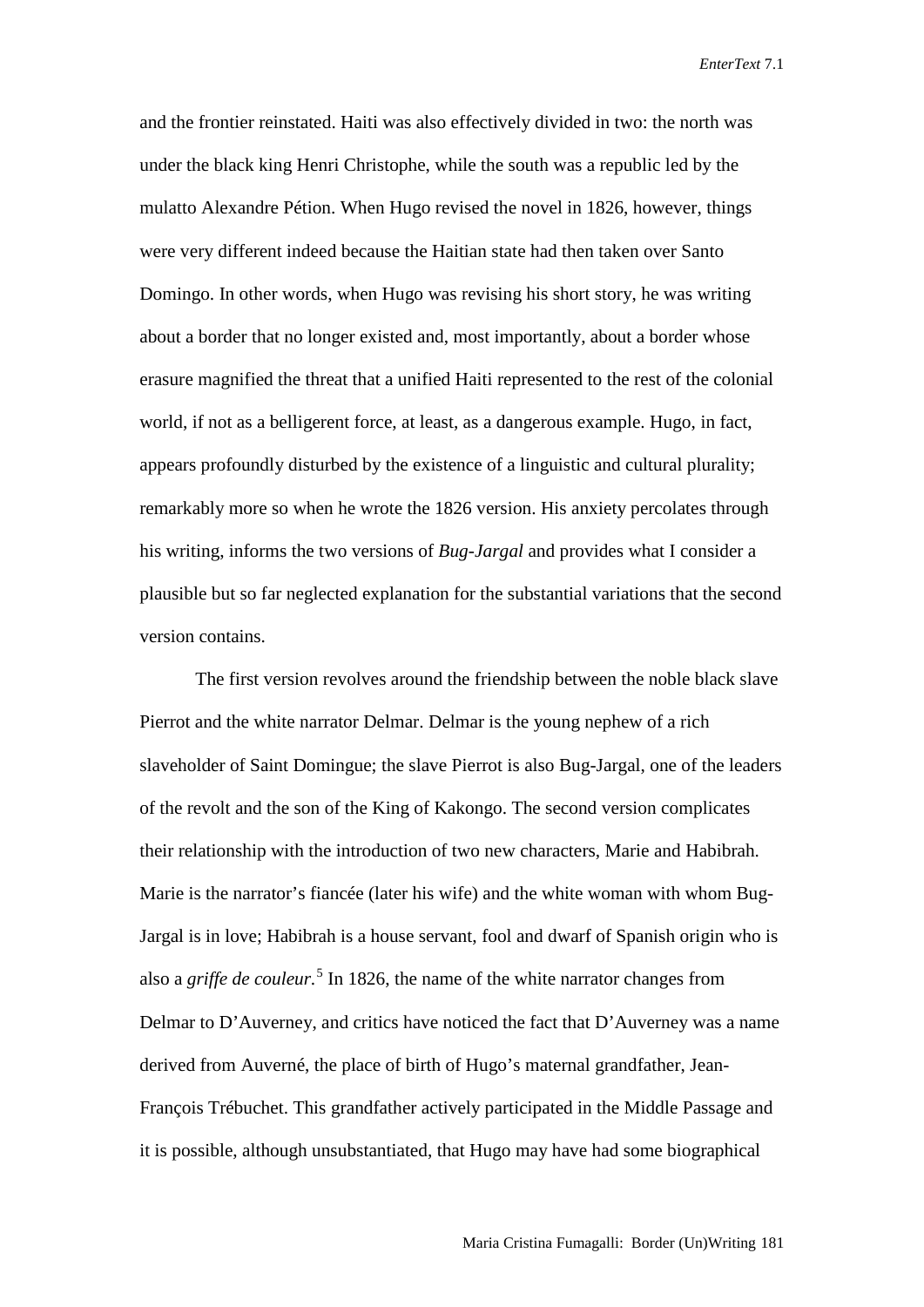connections with Saint Domingue.<sup>[6](#page-17-0)</sup> In a letter dated 18 December 1829 Hugo claims that his family belonged to the list of Saint Domingue's colonists who had been financially ruined by the revolution, and holds the Haitian president Jean-Pierre Boyer responsible for withholding his family's indemnity.<sup>[7](#page-17-1)</sup> It has been noted, however, that if Hugo was indeed entitled to any compensation (and historians are still debating whether this is the case), Boyer himself had nothing to do with the repartition of the money since French officials, not the Haitian president, were in charge of distributing it.<sup>[8](#page-17-2)</sup> Hugo's animosity towards Boyer, however, can be better understood if one considers that in 1829, when the letter was written, Boyer was synonymous with an officially recognised and unified Haiti.<sup>[9](#page-17-3)</sup>

The novel and the short story both begin in French territory, a plantation near Fort Galifet, at 30 km (more or less) from what was then the border between Saint Domingue and Santo Domingo. In both versions, a Spanish song sung by Pierrot and entitled *Yo que soy contrabandista* reminds the reader that the border is not too far away and that it can be easily crossed. Significantly, Hugo leaves the title in Spanish in the text and includes his French translation in a note (*Moi qui suis contrebandier,*  87; in English: A smuggler am I). *Yo que soy contrabandista* is the title of a famous early nineteenth-century aria by the Spanish singer Manuel Garcia. Garcia had his international debut in Paris in 1807, that is, sixteen years after the events recounted in *Bug-Jargal*. This gap has been dismissed by Hugo scholars as a "minor anachronism."[10](#page-17-4) I would argue instead that the fact that Hugo chose this particular song—a reconfirmed choice because it appears in both versions of *Bug-Jargal* carries substantial weight if we consider it in the context of the internal borderland of Hispaniola. Contraband and illicit trade between the two parts of the island were an open secret—for a long time, the two colonies were prevented from trading with one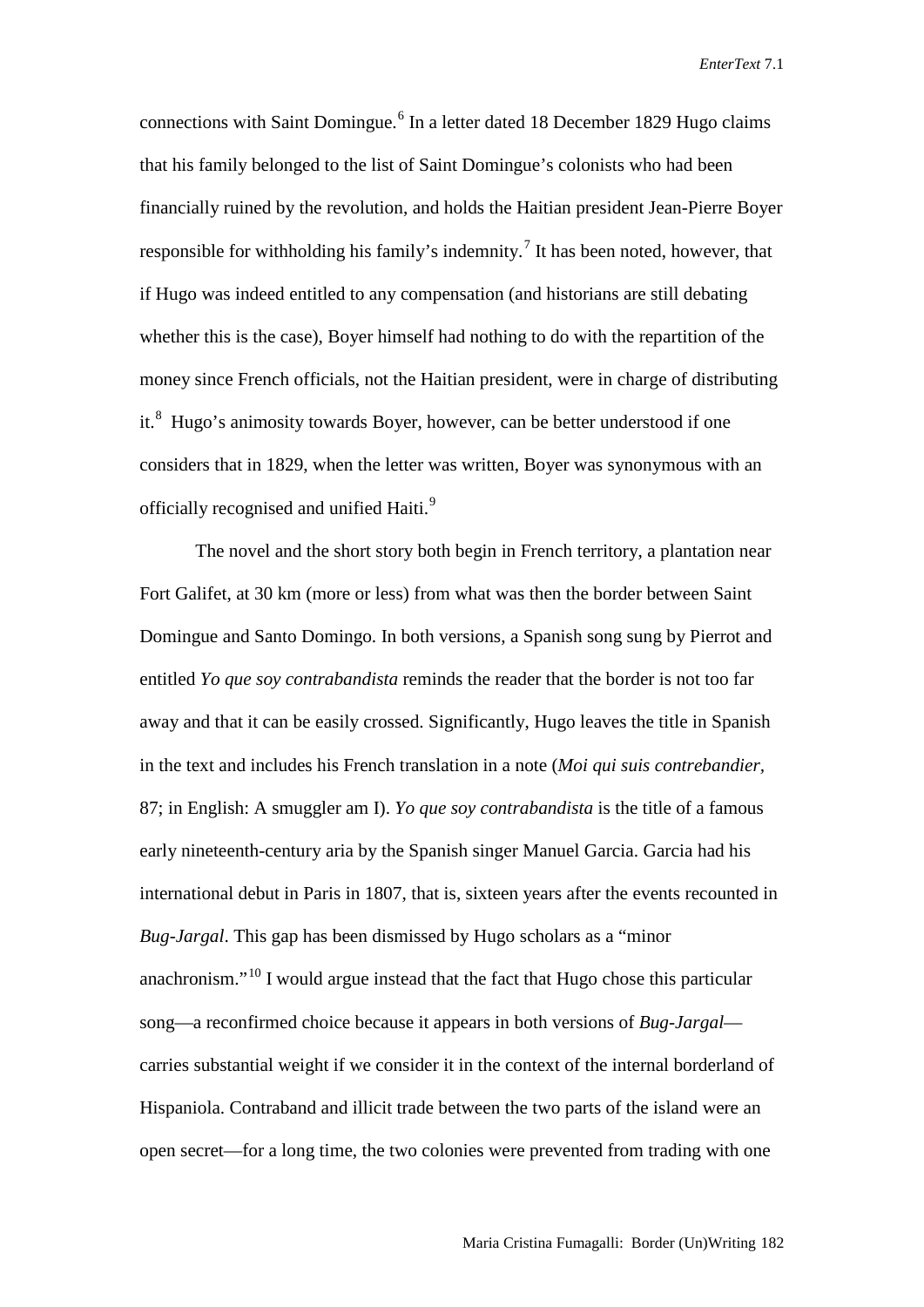another by their respective metropolises but they did it all the same, out of necessity and mutual advantage. Santo Domingo's livestock economy, for example, depended in great part on the contraband trade with Saint Domingue.<sup>[11](#page-17-5)</sup> In the second version of *Bug-Jargal*, Hugo informs us that some of the livestock eaten in the French part of the island was actually raised on the Spanish side.<sup>[12](#page-17-6)</sup>

In both versions, Pierrot, the slave who sings the song of the *contrabandista*, recounts that before arriving to Saint Domingue he was brought to Santo Domingo by a Spanish captain and then sold "to different masters as one sells a head of cattle"  $(171)$ .<sup>[13](#page-17-7)</sup> Like leather and beef, slaves were bought and sold across the border (both legally and illegally), or even borrowed: the French, in fact, did sometimes borrow them from the Spanish when they needed more workers. Slavery was practised in both parts of the island but there were important differences in the way of life of the slaves: the fact that the economy of the Spanish colony was livestock- and not plantationbased gave rise to a different relationship between masters and slaves, who shared hardships and formed bonds of intimacy unknown (and abhorred) on the French side.<sup>[14](#page-17-8)</sup> Furthermore, a source of the time reports that between 1786 and 1787 "over four thousand slaves fled into Spanish territory [from Sainte Domingue]. The Spanish hardly returned any of them [.... T]here are now [in 1787] six thousand [runaway slaves] in the Spanish colony."<sup>[15](#page-17-9)</sup> Before Haiti became independent, marronage had become a major problem for the French plantation owners and represented a crucial means of resistance for slaves who identified the border with freedom. The colony of Santo Domingo, in fact, was a popular refuge for the maroons who had established permanent communities there from the beginnings of slavery.<sup>[16](#page-17-10)</sup> This symbolic function of the border is clearly illustrated in *Bug-Jargal*: when the rebel army feels threatened, its leaders decide to "head for the Spanish frontier" (178). Interestingly,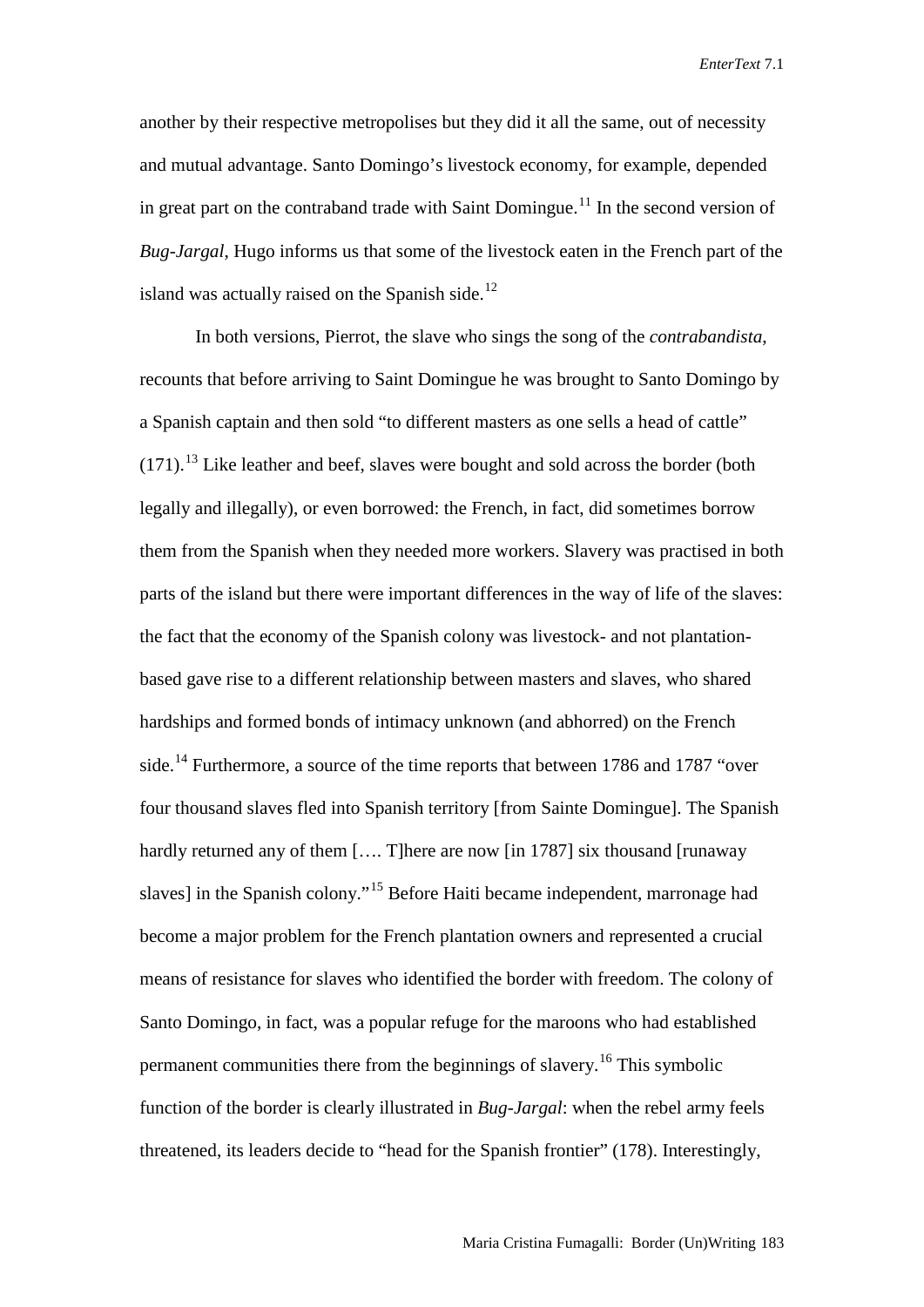while the title of the song of the *contrabandista* is repeated twice in each version, the lyrics are withheld: this seems to suggest that what mattered to Hugo was mainly the reference to contraband contained in the title and what it signified in relation to border politics.

In the second version of *Bug-Jargal*, Pierrot sings another Spanish song right at the beginning of the novel. Accompanied by a guitar his voice suddenly disturbs the peace of the plantation of Fort Galifet and in particular of the pavilion where the lovely Marie normally retreats with her beloved Leopold. A Spanish song emphasises once again the vicinity of the colonial frontier, a frontier that, at the time of writing, did not exist any more. When Leopold sets off to ambush the unknown singing intruder, he finds himself fighting against someone who easily escapes him and who can speak both Spanish and French: his words are "*Te tengo, te tengo*" ("I've got you! I've got you!"—Spanish in italics in the text, which Hugo translates in a note)—and the French for "no! no! she would weep too much!" (72). Undeterred by Leopold's attack, Pierrot comes back the following night and sings another Spanish romance to Marie—whom, however, he calls Mari*a* in the Spanish fashion (75). The politics of translation are illuminating here: this time Hugo includes in the text *all* the lyrics of the song but crucially *translated* into French. In a note he explains: "it was deemed unnecessary to reproduce here in their entirety the words of the Spanish song '*Porque me huyes, Maria?'*" (75). In other words, a translation (crucially deprived of the original language version) here becomes a useful tool to reinstate a hierarchy between the languages that the presence of the border made readily available (French and Spanish), and to absorb and neutralise the disorder that the lyrics of the song seem instead to uphold. Here are the concluding lines of the song:

You are white, and I am black, but the day needs to join with the night to bring forth the dawn and the sunset which are more beautiful than itself! (76)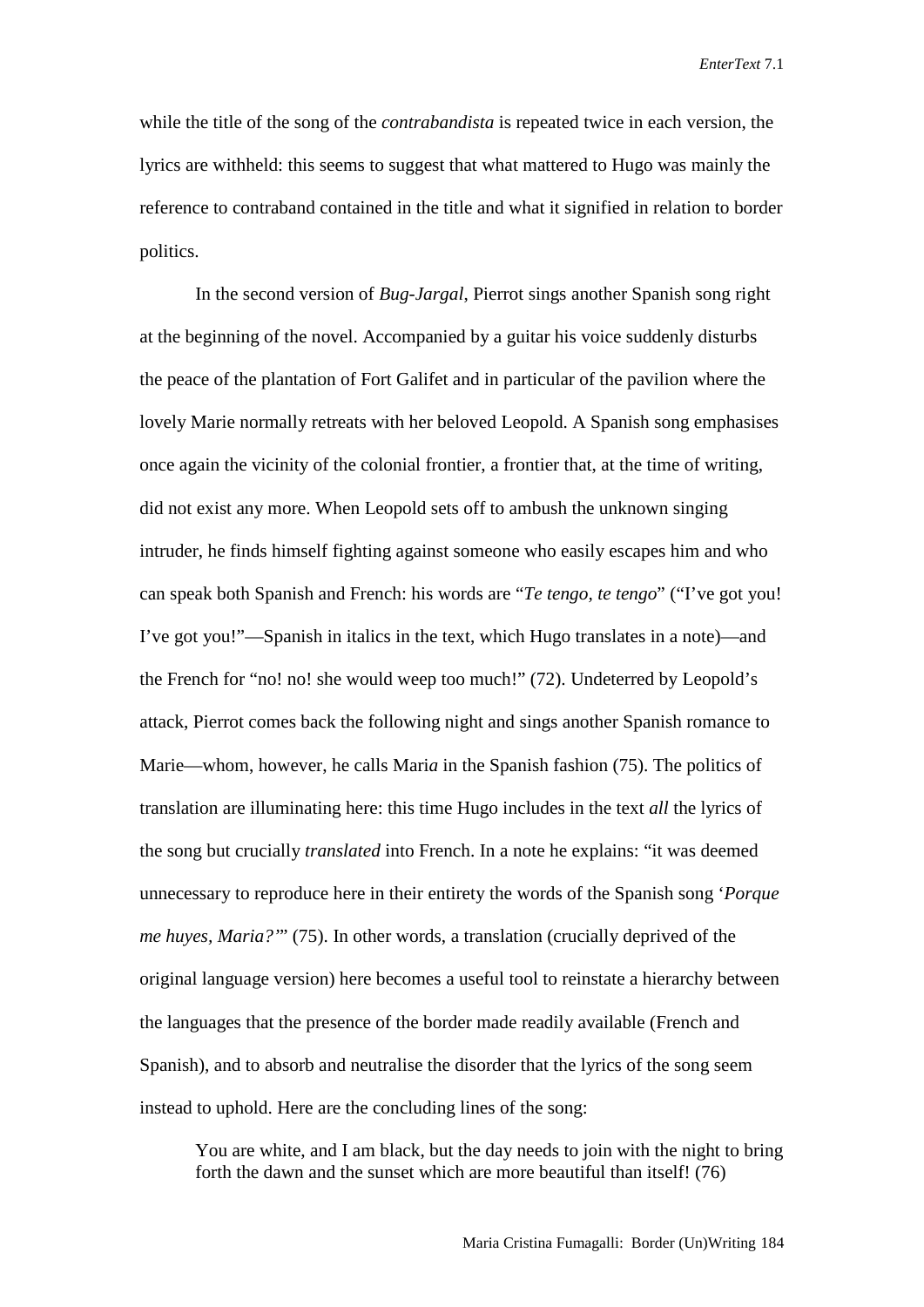These are words directed to the "white daughter of Hispaniola" Marie/Maria by the black Pierrot/Bug-Jargal—however, the *griffe de couleur* Habibrah defiantly claims the song as a description of himself:

Now, if this song speaks the truth, the griffe Habibrah, your humble slave, born of a negress and a white man, is more beautiful than you, *señorito de amor*. I am the issue of the joining of day and night. I am the dawn or the sunset referred to in the Spanish song, and you are only the day. So I am more beautiful than you, *si usted quiere*, more beautiful than a white man. (77-78)

It goes without saying that the subtext is the threat of miscegenation: Habibrah has been repeatedly identified as the tragic mulatto and scapegoat of this mixophobic text.[17](#page-17-11) Yet, I would like to focus here not on what Habibrah says but on *how* he speaks.

The *griffe* Habibrah speaks Spanish as well as French, plus Latin, English and Creole, but he mixes all these languages in a confusing fashion. In the above quotation, for example, some Spanish words pronounced by Habibrah are translated by Hugo in the text (*si usted quiere*—if you will) while others (*señorito de amor*) are not: this is a repeated pattern throughout the novel and adds to the threatening confusion that Habibrah is supposed to represent. Habibrah's code-switching and his "opacity," in fact, reveal Hugo's anxiety in relation to a border that did not hold and, as a result, was eventually erased by the Haitians. The simultaneous presence of different languages in the territory, however, testifies to the permeability of the internal border of the island, and signposts the existence of locally-derived multilinguistic and multicultural formations which refuse homogenisation. Hugo deals with the multilingualism of the text by trying to absorb the threat to the established order that such Babel entails: his use of notes and translations, in fact, chimes with his other strategies of containment: for example, his decision to end both versions of *Bug-*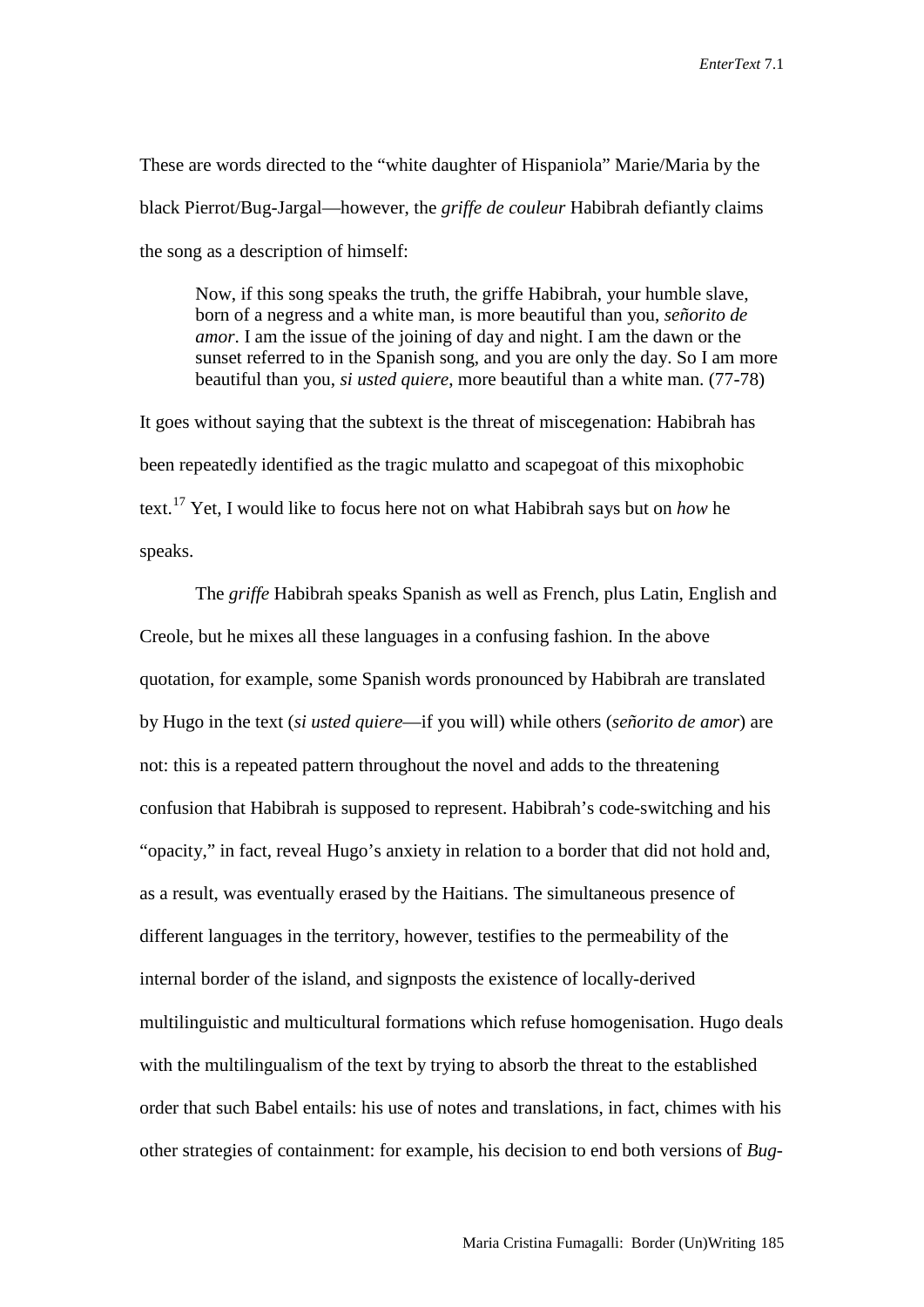*Jargal* by foregrounding the weakness of the rebel army, which is seen retreating after the death of one of its leaders. We know instead that the revolt continued and, crucially, it expanded into a war, once the Spanish side became involved by lending its support to the insurgents.<sup>[18](#page-17-12)</sup> As C. A. Chauvet wrote in an unusually perceptive reading of the novel in 1831,

Why is it that [the author] nowhere acknowledges Spain's role in inciting the negro insurrection and assisting it? No doubt the Spanish titles that the leaders of the revolt assume were extremely ridiculous, but their relations with Spain are nonetheless an established fact, one which can no longer be omitted from the historical record.[19](#page-17-13)

Hugo's omission is consistent with the fact that, in the second version in particular, in order to counterbalance the function of the border as a signifier of freedom, he repeatedly mentions the Ogé case.

In 1790 Vincent Ogé led a mulatto rebellion against the white planters. His army of three hundred enthusiastic *sang-mêlés* overtook the Cap but was quickly overpowered by the militia and forced to withdraw into Spanish territory. The Spanish, who were not keen to import racial insurrection, immediately handed Ogé over to the French authorities.<sup>[20](#page-17-14)</sup> In Hugo's first version, Bug-Jargal tells Delmar that his father was tortured and killed with Ogé but never mentions his extradition, while in the second version the rebel Biassou makes an explicit reference to it when he declares that he would not mind raiding the Spanish side of the island for cattle, because he would be "delighted to punish those damnable Spanish planters; they are the ones who handed over Ogé" (139). Biassou's statement ironically undermines Hugo's attempt to portray the border as a colonial frontier whose gates are opened and closed exclusively by colonial powers: the rebel's words, in fact, attract our attention to the illicit activities that took place across the border, and reveal that the colonial powers were incapable of stopping or even restricting them.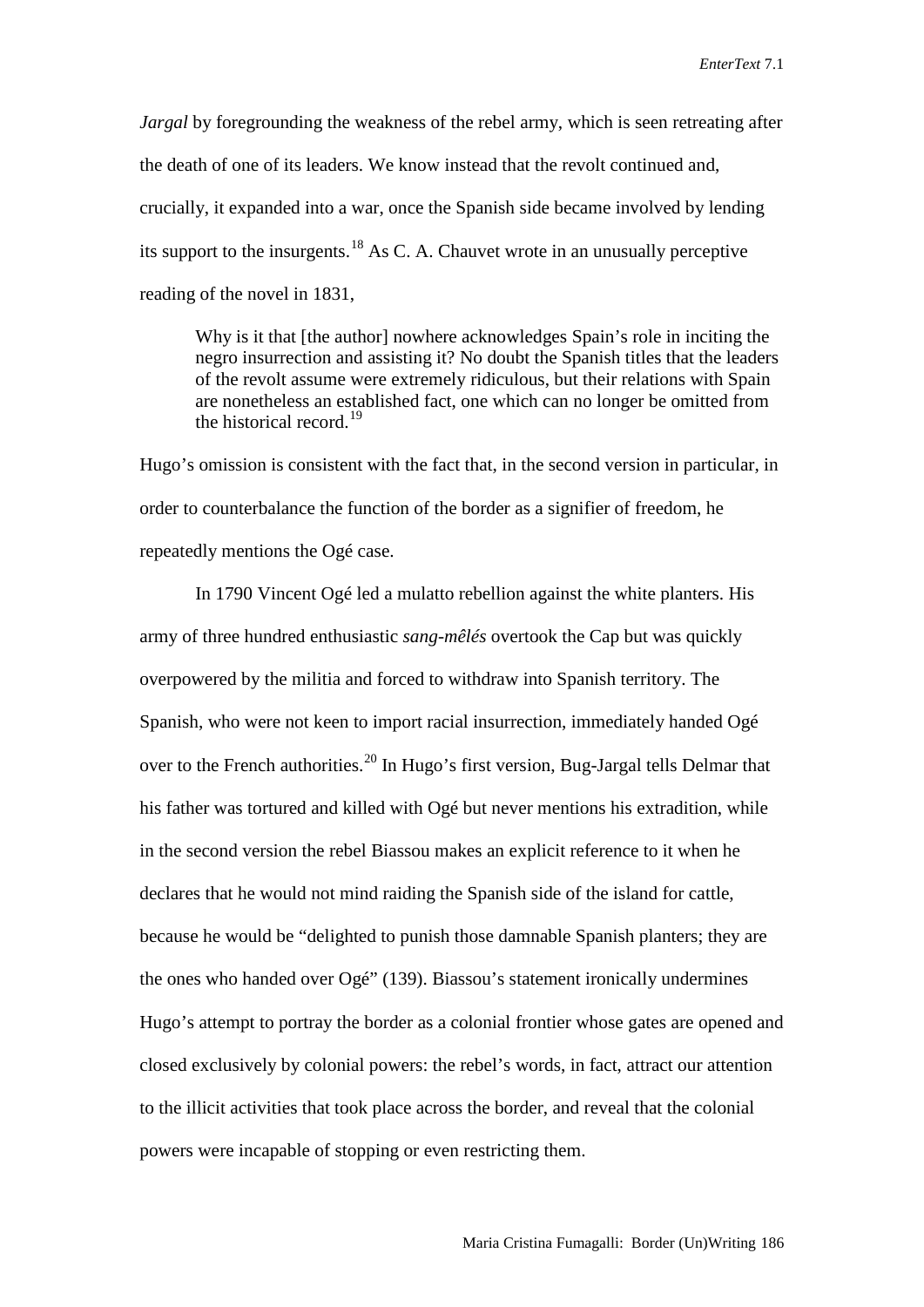In his preface to the 1826 version, Hugo declares that several distinguished witnesses of Saint Domingue's troubles contributed to his revision by handing over to him unpublished materials and documents (57). Some of these documents and testimonials must have been concerned with one of the legendary slave leaders referred to in the revised version, namely Romaine Rivière or Romaine the Prophetess.[21](#page-17-15) Maintaining that he was the Virgin Mary's "grandson," Romaine the Prophetess is well-known for his subversive appropriation of the Mary symbol which, from the arrival of Columbus on the *Santa Maria*, was deployed to legitimise Hispanic colonisation, significantly described also as "Marian colonization."<sup>[22](#page-17-16)</sup> After 1697, when Saint Domingue became officially French, the Virgin Mary continued to enjoy a privileged iconic status as moral authority.<sup>[23](#page-17-17)</sup> According to some sources, Rivière was a *griffe* of Spanish origin<sup>[24](#page-17-18)</sup> who set up quarters in an abandoned church near Trou-Coffy and preached mass before an inverted cross with a sabre in his hand.<sup>[25](#page-17-19)</sup> In the novel, he is disparagingly described by Bug-Jargal himself as "a mulatto charlatan [who] profanes the sacred mass […] incites his comrades to murder and pillage, all in the name of *Maria*!" (162, italics in the text). His blasphemous attitude is not the only trait that he has in common with Hugo's Habibrah, who is depicted officiating at mass on a sugar box instead of an altar, using his dagger as a cross (119).[26](#page-17-20) In *Bug-Jargal*, the *griffe* Habibrah's practices as an *obi* and Romaine the Prophetess's "religious" activities are revealed as fake, and as a strategic move to keep the superstitious insurgents under a spell.<sup>[27](#page-17-21)</sup> According to some scholars, Rivière might have adopted a shamanistic pretence to reinforce his influence on his army of former slaves,<sup>[28](#page-17-0)</sup> but others have insisted that despite the fact that Rivière's religious practice was very different from those of other leaders of the rebellion, he should still be considered as a Vodou practitioner, whose activities testify to the variety one finds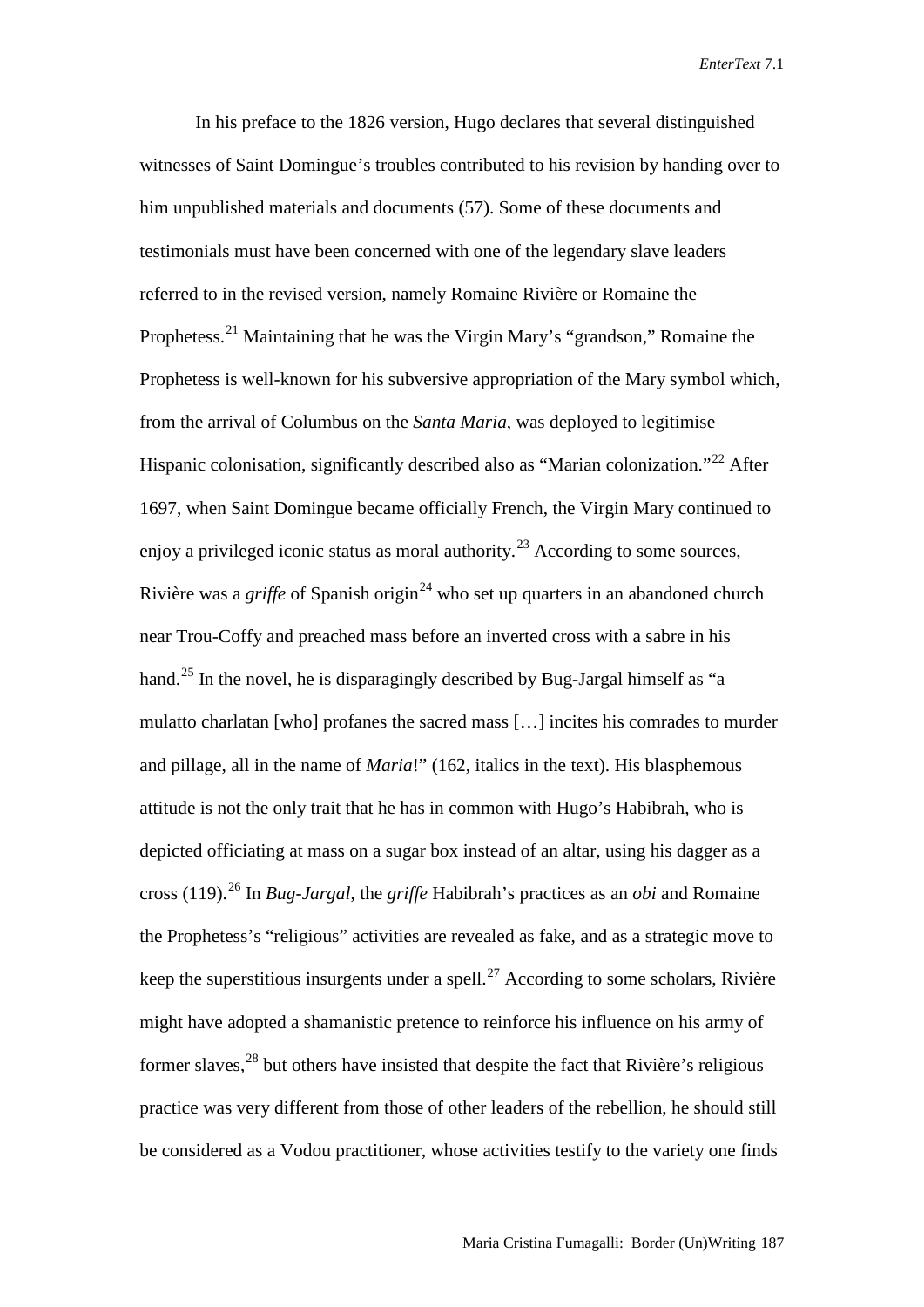among Vodouisant cults of the time, and whose appropriation of Mariology could identify him as Congolese, that is, from a part of Africa which had been exposed to, and had freely adapted, Catholic symbolism for three hundred years.<sup>[29](#page-17-22)</sup> In Hugo's 1826 version, Bug-Jargal is also Congolese (the son of the King of Kakongo) and his interracial love for Marie/Maria can be seen as a disturbing version of Rivière's devotion to the Virgin.[30](#page-17-23) Importantly, however, Bug-Jargal renounces his claim to Marie/Maria, efficiently polices his subversive (blasphemous) desire for her and, after saving her, he generously gives her back to D'Auverney.<sup>[31](#page-17-1)</sup> Romaine operated in the area surrounding Jacmel and Leogane, that is considerably far from the border, but the fact that he was an *affranchi* who had actually crossed over from the Spanish part makes him a "vector of revolution" and the very embodiment of the danger that a porous border represented at the time: [32](#page-17-24) as a matter of fact, other insurgents in *Bug-Jargal* are reported as coming from the Spanish side (127). It is easy to argue here that Hugo tries to reduce the threat implicit in such border-crossing by turning the free rebel Romaine into the house slave/fool and dwarfish Habibrah.

Despite their differences, the cruel Spanish *griffe* Habibrah and the compassionate *contrabandista* Pierrot/Bug-Jargal are both actively involved in the Saint Domingue revolt of 22 August 1791, and their fluency in Spanish coupled with their revolutionary activities reminds Hugo's readers of the existence of licit and illicit trafficking across the border. In both versions of *Bug-Jargal* the action progressively moves towards the border and the closer one gets to it, the more disorderly things become. In the second version, the number of Spanish words increases exponentially. Many critics have declared themselves baffled by the presence of so much Spanish in the text, especially considering that Hugo had only an approximate knowledge of the language, as testified by his frequent "mistakes."<sup>[33](#page-17-25)</sup> However, such "mistakes" could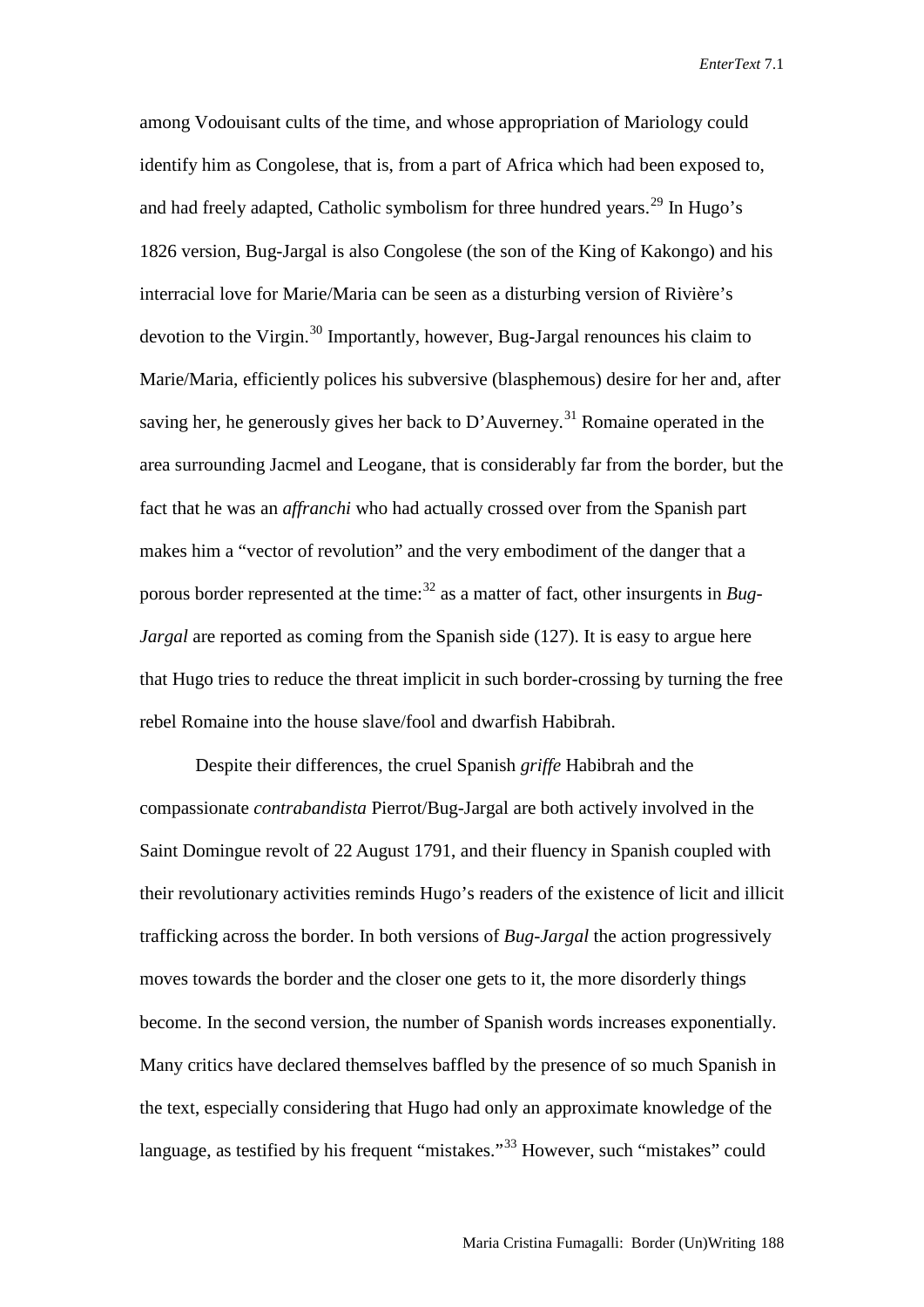well be deliberate, an attempt to both represent and vilify the language spoken by the rebels: the narrator himself explains that "many negroes who had originally belonged to colonists in Santo Domingo or were born there—mixed the Spanish language with their own jargon" ("*jargon*" in French, 80). Pierrot's, Biassou's, Habibrah's and the other rebels' (bad) Spanish appears in the text alongside the French spoken in Saint Domingue, African words, Creole expressions, Latin and English.<sup>[34](#page-17-26)</sup> Hugo highlights the "impropriety" of such mixture of languages in chapter thirty-eight of the second version, where D'Auverney, a prisoner of the rebel army, is offered the possibility of saving his life if he consents to become Biassou's "diplomatic orthographer" (153). Biassou and Jean-François have just finished writing a letter addressed to the assembly in which they outline their conditions for surrender but, before sending it, they ask D'Auverney to get rid of any error that, as Biassou puts it, "could provoke the arrogant *burlerias* of [their] former masters" (153). It is worth reproducing Biassou's exact words here, because of the presence of the Spanish word *burlerias* (in italics and untranslated in the text), a reminder of his connection with the other side of the border: in the second version we are told that Biassou was sold by his first master in Saint Domingue to "a dealer from Santo Domingo for thirteen piastres-gourdes" (134). The principled D'Auverney predictably refuses to help the rebels, but what is interesting here is the fact that Hugo presents us with multilingual insurgents who, he insists, are more than willing to have their own heterogeneity erased in favour of what they call "*style blanc*" or "the *white style*" (179, italics both in the French original and the English translation). The rebels' multilingualism and multiculturalism, however, had deep cultural, historical and political roots which could not be as easily "translated" and made homologous as Hugo hoped. In a note to the text, Hugo explains that Jean-François's and Biassou's "ridiculously characteristic letter was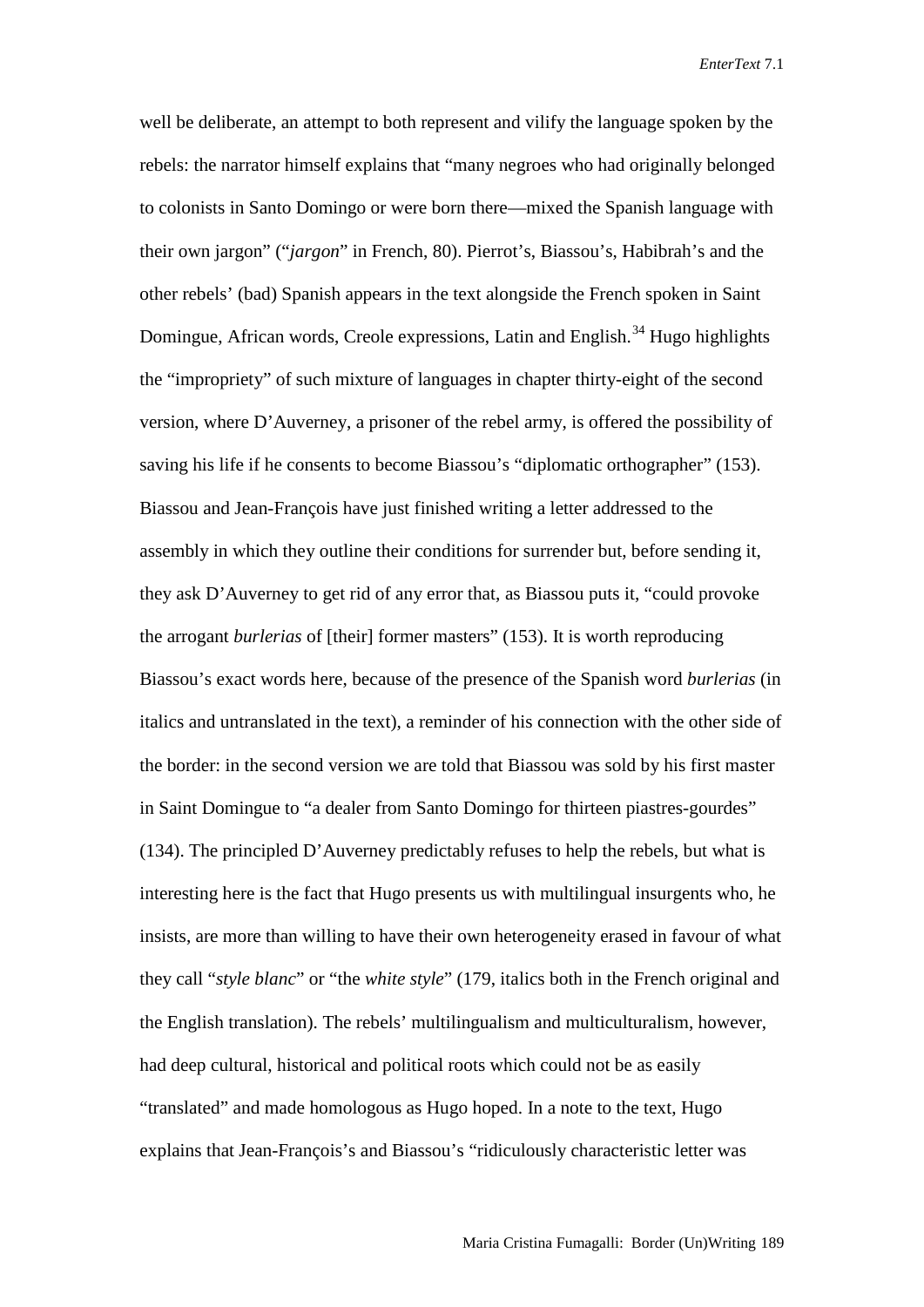indeed sent to the assembly" (153), and what he offers us in the pages of *Bug-Jargal*  is a pastiche of three different documents that he found in one of his sources, namely, Lacroix's *Mémoires*. [35](#page-17-27) One, in particular, records the response that in June 1793 the slave Macaya gave to the Republican Commissioner Étienne Polverel, when the latter was trying to convince the rebel to return to support the Republic after he had sworn allegiance to the King of Spain. Macaya's words to Polverel are copied almost verbatim and then attributed by Hugo to Biassou and Jean-François. This is how they appear in Bongie's translation of Hugo's text:

We are the subject of three kings: the king of Congo, born-master of all the blacks; the king of France, who represents our fathers; and the king of Spain who represents our mothers. These three kings are the descendants of those who, guided by a star, went to worship the Man-God.<sup>[36](#page-17-28)</sup>

One should not necessarily conclude that these words prove that the rebels were backward-looking and royalist, as Madiou does, or assume that in their camps reigned what Pierre Laforgue calls "*la confusion du symbolique*" ("a confusion of symbols") and that all they aspired to was a "*royauté carnavalesque*" ("carnivalesque royalty").<sup>[37](#page-17-29)</sup> In the 1780s Congolese slaves made up sixty per cent of the slaves in the North Province, where the rebellion began:  $38$  like the fictional Bug-Jargal who also has an immediate African background, the real Macaya, his name suggests, was actually from Congo.<sup>[39](#page-17-31)</sup> As John Thornton has pointed out, Congolese society was resolutely monarchic, but absolutism was not the only way: its opposing political model was one that required the king to rule by consent and to make decisions after consultation.[40](#page-17-13) In the eighteenth century, Congo became so heavily involved in the slave trade precisely because of numerous civil wars, fought in part to determine what powers the king of Congo was allowed to have. The Congolese presence was so remarkable that even if many of the leaders of the revolution had never been to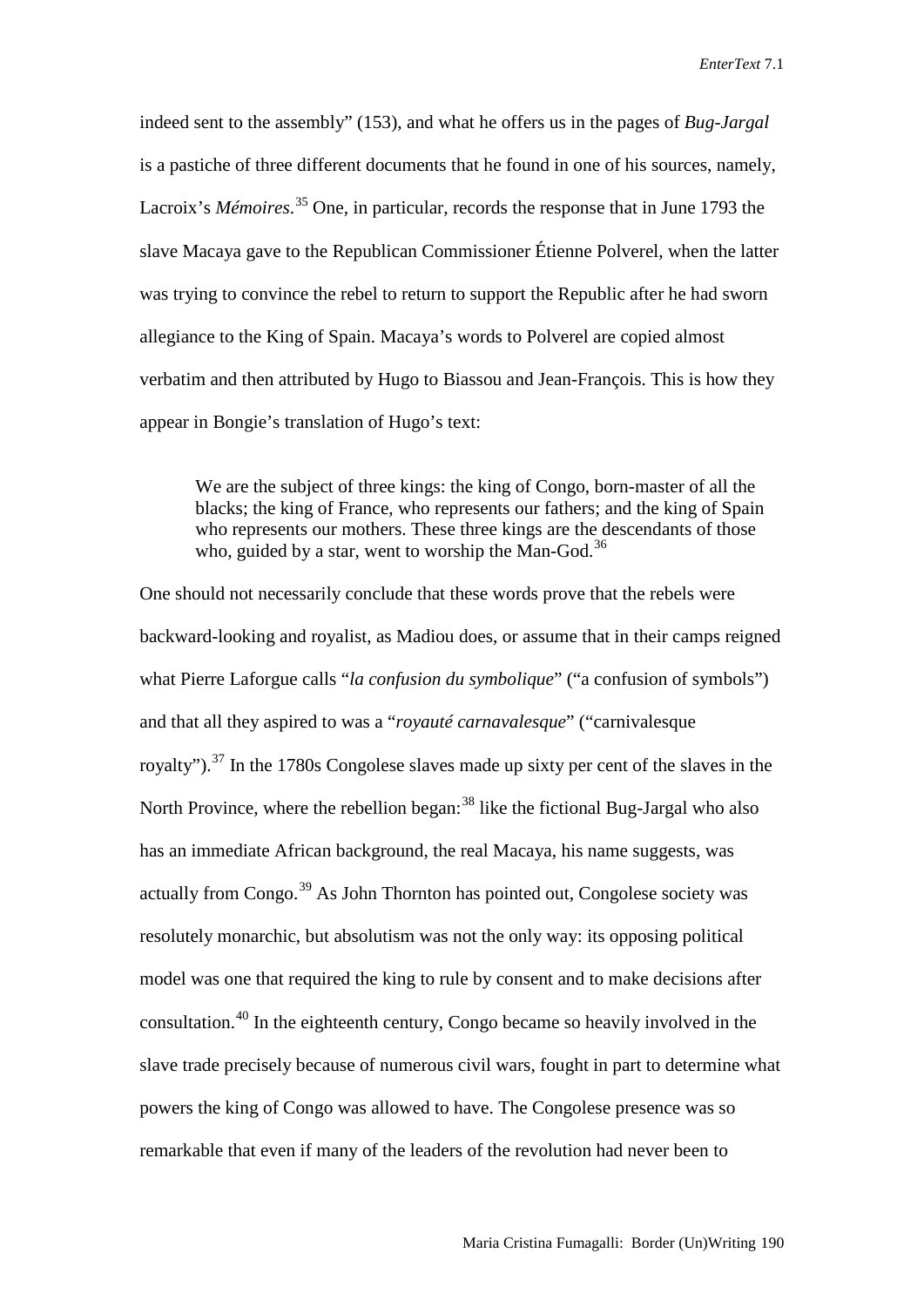Africa, they still had to take into consideration the ideology of their followers. Important cases in point are, for example, Romaine the Prophetess who was probably either Congolese or heavily influenced by Congolese religious culture, but also Boukman, who despite the fact that he was not from Congo, was still known among the rebels as Kakongo or by a Kakongo nickname, Zamba (from *nzamba*, elephant).<sup>[41](#page-17-32)</sup> Different Congolese views on monarchical powers and leadership were imported into the New World and, concomitantly with European political ideas, informed ideological perspectives on the revolution, which were also complicated by the fact that the rebels could take advantage of the island's division in two. The fact that, for the fulfilment of their own agenda, two monarchical (and, more recently, a republican) governments were ready to make different concessions to the rebels in order to enlist them to their service cannot be neglected. Far from being a disorderly "agglomeration of means without an end" (150), as Hugo disparagingly suggests, the heterogeneous and multilingual rebel force was actually able to make the most of French internecine conflicts, of the Congolese's political, cultural and religious traditions and of their military experience (an experience that many leaders born on the island did not actually have) and, most importantly, of the presence of a disputed and permeable colonial border. The disorderly uniforms worn by the rebels and vilified by Hugo because of their mixed, often contradictory nature, can instead be seen as visual evidence of the rebels' capacity to take advantage of a strikingly confusing situation and adopt the "style" that gave them the best result. <sup>[42](#page-17-33)</sup> After all, far from opting for an alteration of substance, Biassou and Jean François are keen to display a "white *style*" for purely strategic reasons.

Ironically, D'Auverney and, ultimately, Hugo cannot help but adopt a multilingual and multicultural idiom in order to reflect life in the borderland. In the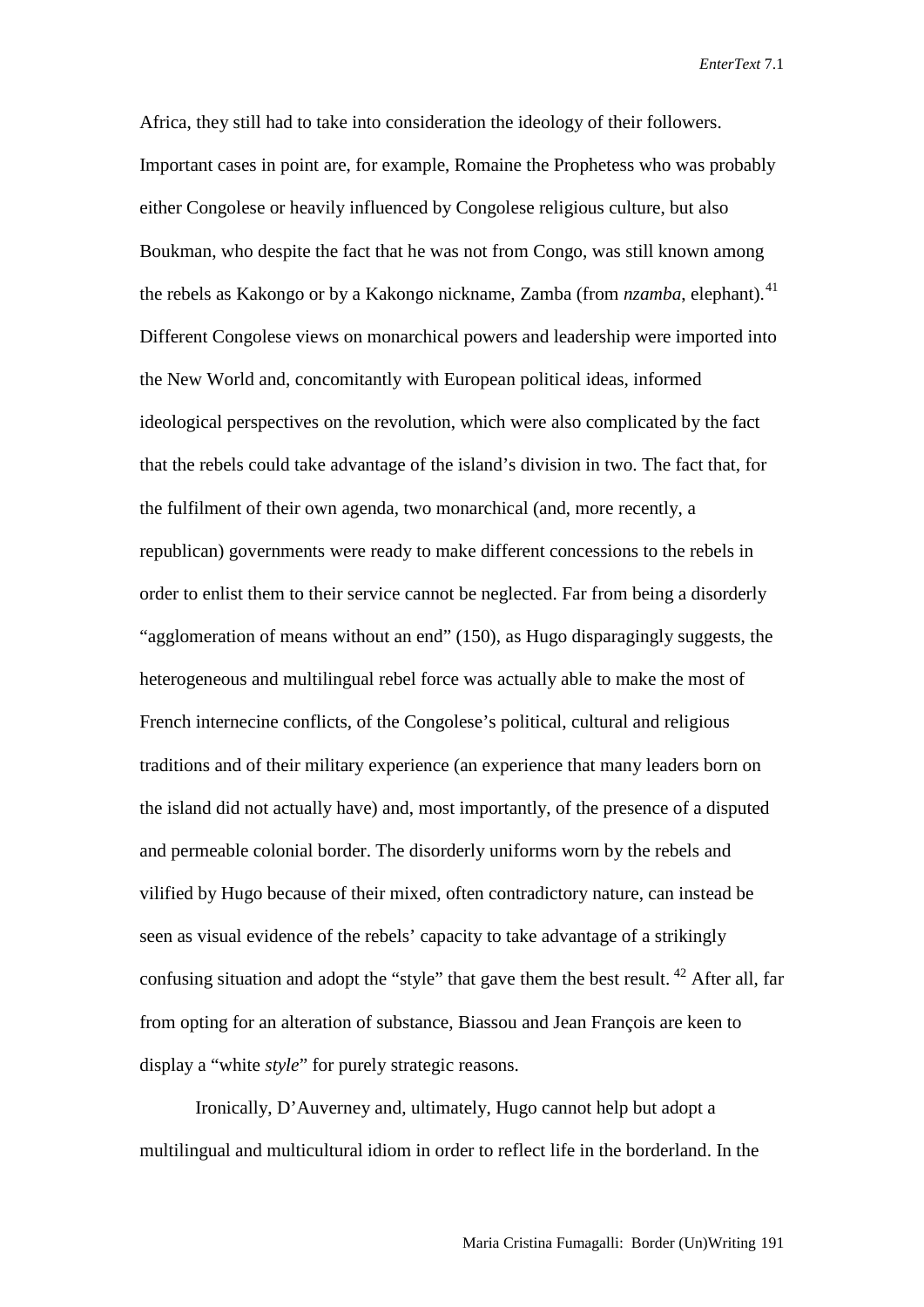second version of *Bug-Jargal*, multilingualism and code-switching are not limited to Habibrah's and other rebels' interventions. D'Auverney/the narrator seems incapable of keeping himself to standard French, when he approaches the border and describes life in the rebels' camp:

The time had come for [the] *almuerzo*. A large turtle shell was brought before the *mariscal de campo de su magestad catolica*: steaming inside it was a sort of *olla podrida*, abundantly seasoned with slabs of lard, turtle flesh substituting for the *carnero* and sweet potatoes for the *garganzas*. An enormous Caribbean cabbage flowed on the surface of this *puchero*. On each side of the shell […] were two cups made out of coconut husks and filled with raisins, *sandias*, yams, and figs; this was the *postre* (147, italics in the text).

Some of the foreign words are translated into French in the text, but others are left untranslated.<sup>[43](#page-17-34)</sup> Overall, the presence of these different languages on the page overwhelms the reader despite the (partial) translation, and, most importantly, articulates the intersection of a metropolitan/colonial culture with a local and global culture from below. Strategies of containment notwithstanding, Hugo's metropolitan representation of the 1791 rebellion ultimately reveals the revolutionary potential of the border by depicting it as a dangerously interactive contact zone, through which emancipatory and revolutionary ideas and people could and did flow. Apart from the 1791 revolt with which the plot is directly concerned, *Bug-Jargal* presents us with another powerful rebellion: the insurrection of a discredited transcultural and multilingual borderland culture which brings to the fore a different linguistic and cultural landscape, and a literary geography that goes well beyond national languages and colonial mappings.

This work constitutes part of *American Tropics: Towards a Literary Geography*, a project funded by the Arts and Humanities Research Council, UK. [http://www.essex.ac.uk/literature/American\\_Tropics/index.htm](http://www.essex.ac.uk/literature/American_Tropics/index.htm)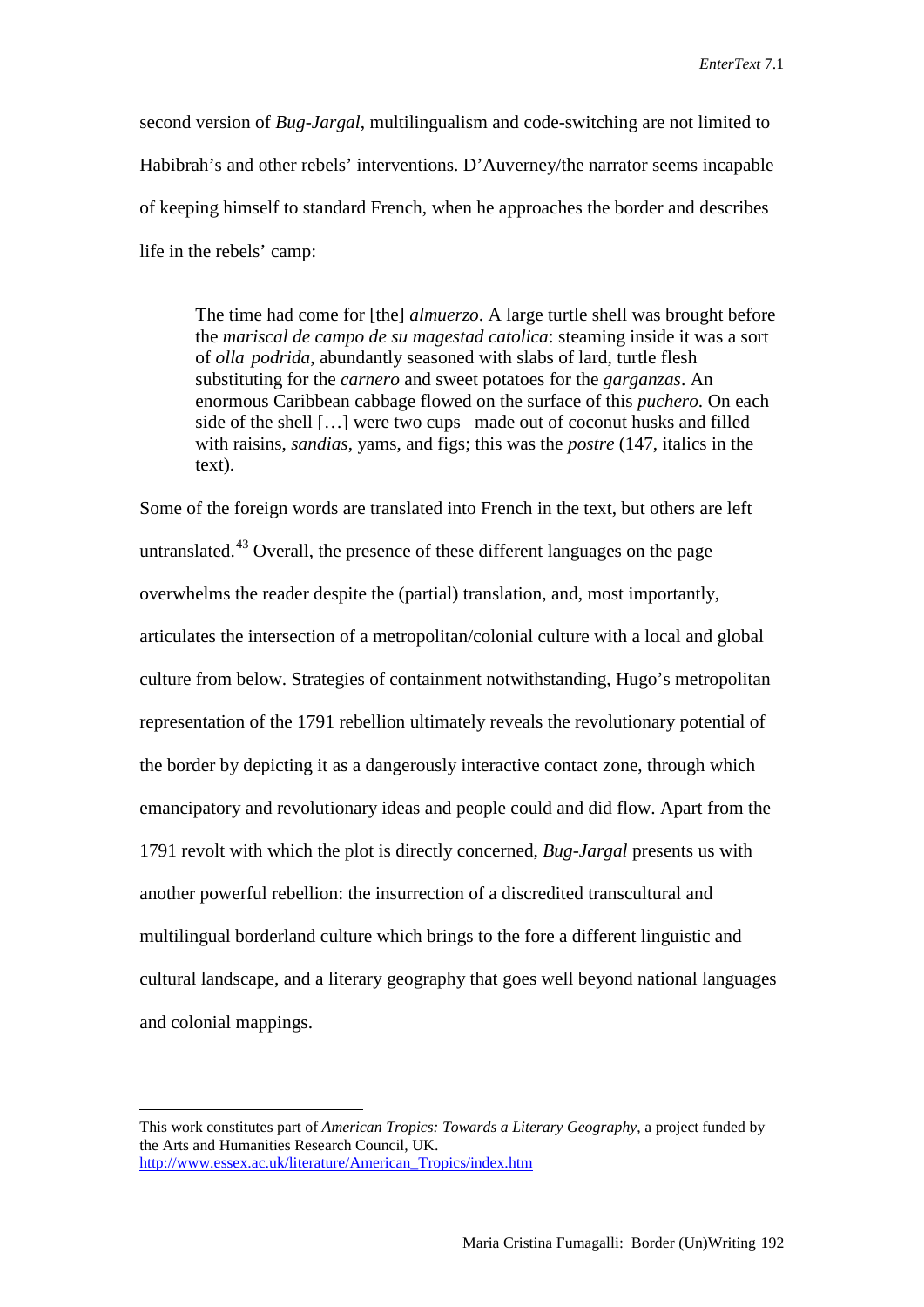1 Michel-Rolph Trouillot, *Nation, State and Society in Haiti, 1804-1984* (Washington: The Wilson Center, 1985), 5-6. <sup>2</sup> Richard Muir, *Modern Political Geography* (New York: Macmillan, 1975), 119; Gloria Anzaldúa,

<span id="page-15-1"></span>*Borderlands/La Frontera: The New Mestiza* (San Francisco: Aunt Lute Books, 1987), 25 and Gloria Anzaldúa and Analouise Keating, eds., *This Bridge We Call Home: Radical Revisions for Transformations* (New York: Routledge, 2002), 10.<br><sup>3</sup> Victor Hugo, *Bug-Jargal*, trans. and ed. by Chris Bongie (Peterborough, Ontario: Broadview, 2004),

75. All subsequent references to the English translation of the text will be to this edition and will

<sup>4</sup> Pompée Valentin de Vastey, *An Essay on the Causes of the Revolution and Civil Wars of Hayti*, 1819 (Exeter: n.p. 1823), 44, quoted in Bongie, 26.

 $\frac{1}{5}$  According to the racial taxonomy of the time, a *griffe* was a type of mixed-race individual. For more information see Médéric-Louis-Elie Moreau de Saint-Méry's monumental *Description topographique, physique, civile, politique et historique de la partie francaise de l'isle Saint-Domingue*, 2 vols. (Philadelphia: chez l'auteur, 1797-1798), vol. 1, 71-99.<br><sup>6</sup> See Graham Robb, *Victor Hugo* (London: Picador, 1997), 4, and, for a more detailed discussion of the

issue, Jacques Cauna, "Les sources historiques de *Bug-Jargal*: 'Hugo et la Révolution Haitienne'" (*Conjonction: Revue Franco-Haitienne* 166, 1985), 23-26.<sup>7</sup><br><sup>7</sup> Letter quoted in Bongie, 32.<br><sup>8</sup> De Cauna, 25.

<sup>9</sup> In the 1850s Hugo attacked vehemently and repeatedly the former slave Faustin Souloque who in 1848 became the Haitian Emperor Faustin I. Hoffman has pointed out that Hugo's attacks on Souloque should be regarded as indirect attacks on an Emperor closer to home, i.e. Napoleon III. Léon-François Hoffman, "Victor Hugo, les noirs et l'esclavage" (*Francofonia: studi e ricerche sulle letterature di lingua francese*, 16.31, 1966), 57-58. It is worth remembering, however, that Souloque had tried, repeatedly, to unify the island under the Haitian flag: a move that France, Britain and the United States were keen to obstruct and Hugo was certainly not enthusiastic about. Moreover, Hugo's animosity towards Souloque reminds one of his hostility towards Boyer, former ruler of the entire island of Hispaniola, and it should also be noted that Hugo's disparaging comments are not restricted to the Emperor but are extended to all Haitians and assume clear racial connotations.

<sup>10</sup> Chris Bongie, "Endnotes to Bug-Jargal," in Bongie, 202.<br><sup>11</sup> Eugenio Matibag, *Haitian-Dominican Counterpoint: Nation, State and Race in Hispaniola* (New York: Palgrave Macmillan, 2003), 50.<br><sup>12</sup> This is what Biassou has to say about livestock in Hugo's *Bug-Jargal*: "When there are no more

cattle in the French colony for me, I'll cross over the mornes [hills] on the frontier, and I'll get myself some of those Spanish oxen and sheep that are bred on the farms of the great plains of Cotui, La Vega, Santiago, and on the banks of the Yuna" (137).<br>
<sup>13</sup> The slave merchant is identified as a Spaniard in both version.<br>
<sup>14</sup> For more information see Matibag, 50.<br>
<sup>15</sup> From a 1788 letter from the Marquis de Najac to La Luz

governor of Saint Domingue. Archives Coloniales at the Archives Nationales, Paris, C9B39, quoted in Carolyn Fick, *The Making of Haiti: The Saint Domingue Revolution from Below* (Knoxville: The

University of Tennessee Press, 1990), 297 note 20.<br><sup>16</sup> Fick, 51-52.<br><sup>17</sup> See, for example, Chris Bongie, *Islands and Exiles: The Creole Identities of Post/Colonial Literature*<br>(Stanford: Stanford University Press, 1998),

<sup>18</sup> *A propos* of strategies of containment, it had been noted that Sainte-Beuve's review of *Bug-Jargal*, the first serious piece of Hugo criticism and the first comparative study of the two versions (Bongie, 275 and 287) omits any reference to the slave revolt of 22 August 1791 or to the Haitian Revolution. It is worth mentioning that Sainte-Beuve wrote his review in 1832, i.e. when the island was unified under the Haitian flag.

<sup>19</sup> C. A. Chauvet, "Des romans de M. Victor Hugo" (*Revue encyclopédique* 50, April-Juin 1831), quoted in Bongie, 287.<br><sup>20</sup> As one of Hugo's sources puts it "le gouverneur de la partie espagnole ne fit aucune difficulté de

livrer Ogé et les siens à la fureur de leurs ennemis." Pamphile de Lacroix, *Mémoires pour servir a* 

<span id="page-15-0"></span><sup>21</sup> It is unclear why this male rebel chose to call himself Romaine la prophétesse: we know that he was married to a mulatress and was a father of two children (Fick, 128).<br><sup>22</sup> Nicholas Perry and Loreto Echeverria, *Under the Heal of Mary* (New York: Routledge, 1988), 31.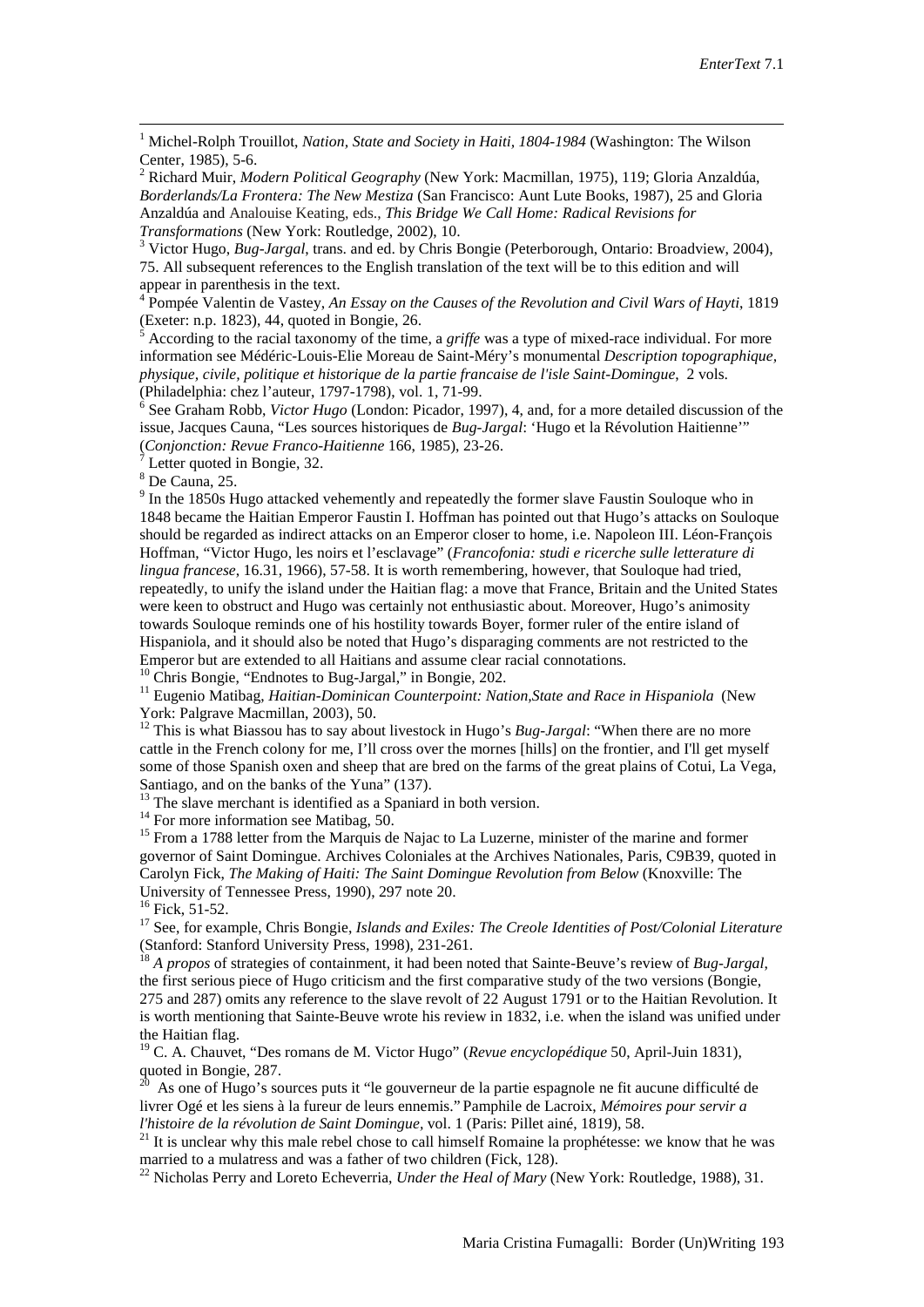$^{23}$  See Terry Rey, "The Virgin Mary and the Revolution in Saint-Domingue: The Charisma of Romaine the Prophetesse" (*Journal of Historical Sociology*, 11.3, 1998), 345, and "The Politics of Patron Sainthood in Haiti: 500 Years of Iconic Struggle" (*The Catholic Historical Review* 88.3, 2002), 519- 526.

 $24$  In "The Virgin Mary and the Revolution in Saint-Domingue," Terry Rey clarifies that when Romaine is described as a "grif [sic] espagnol," such definition should be understood as an indication that he was originally from the Spanish side of the island and a native speaker of Spanish (365).<br><sup>25</sup> Flick, 127.

<span id="page-16-1"></span><span id="page-16-0"></span> $26$  Hugo emphasises the common trait between the fictional Habibrah and Romaine the Prophetess when he makes Bug-Jargal say to Biassou, "In your camp you have some obi or other, some trickster like this Romaine the Prophetess" (163).

<span id="page-16-2"></span><sup>27</sup> Romaine is called a "charlatan [who] persuades his followers that he is in contact with the Virgin Mary, whose supposed oracles he listens to by placing his head in the tabernacle," and, later, a "trickster." Moreover, Bug-Jargal tells Biassou that a "common bond" between the rebels should have<br>been created "through other means than a ferocious fanaticism and ridiculous superstitions" (162-163).

<sup>28</sup> Flick, 127-128.<br><sup>29</sup> Terry Rey, "The Virgin Mary and the Revolution in Saint Domingue," 354, 350 and 343.<br><sup>30</sup> He was from Gamboa (Senegal) in the first version.<br><sup>31</sup> When Bug-Jargal mentions the Virgin Mary as the a

Romaine the Prophetess he calls her *Maria* (in italics in the text), i.e. with the same name he uses when he refers to D'Auverney's beloved. D'Auverney feels "offended" and "provoked" when he hears Bug-Jargal mention the name of Maria with "something even more tender than religious devotion" (163). At the end, however, Marie/Maria will be lost to both—she will perish "in the first conflagration of Le Cap" (197). <sup>32</sup> I have borrowed this definition from Peter Linebaugh and Marcus Rediker, *The Many-Headed* 

*Hydra: Sailors, Slaves, Commoners, and the Hidden History of the Revolutionary Atlantic* (Boston: Beacon Press. 2000). 241.

<sup>33</sup> De Cauna, 31; Hoffmann, 71-72.<br><sup>34</sup> See, for example, French/Saint Domingois words such as *chica* (113), *ajoupa* (115) *griffe* or *sacatra* (67), African words like *obi* (69), *balafo* (113), *griot* (112), and *wanga* (112), Creole expressions like *Zoté cordé! Zoté cordé!* (113), *bon Giu* (119), *Guetté blan si la la* (121), Latin phrases (*In exitu Israel de Aegypto* 146), (presumably) Arabic (the "unfamiliar [to D'Auverney] characters" traced on palm leaf and read by Bug-Jargal when in prison , 87) and English, *Death* (141). English is one of the languages spoken by the composite rebel army: one of the leaders of the revolt and a crucial vector of revolution, the maroon Boukman Dutty, was from Jamaica, and was not the only Jamaican who participated in the Saint Domingue revolt. It is noteworthy, however, that when Boukman is mentioned by Hugo, much more is made of his capture and death and their detrimental effect on the rebels' army than of his victories as a leader. The perfidious villain of the second version, the Spanish *griffe* Habibrah, is actually described as having been given to the narrator's uncle "as a toy monkey of sorts

by Lord Effingham, Governor of Jamaica" (67).<br><sup>35</sup> Lacroix, 148-153; 252; 253.<br><sup>36</sup> Bongie, 152-153. "Je suis le sujet de trois rois; du roi de Congo, maître de tous les noirs; du roi de France qui représente mon père et du roi de Espagne qui représente ma mère. Ces trois rois sont les descendans de ceux qui, conduits par une étoile, ont été adorer l'Homme-Dieu." Macaya's oral statement reproduced in Lacroix, 253.

<sup>37</sup> Thomas Madiou, *Histoire d'Haiti* (Port-au-Prince, 1947), 104; Pierre Laforgue, "'Bug-Jargal' ou la difficulté d'écrire en 'style blanc'" (*Romantisme* 69, 1990), 30, 32.

<sup>38</sup> John Thornton, "'I Am the Subject of the King of Congo:' African political Ideology and the Haitian Revolution" (*Journal of World History* 4.2, 1993), 185. They also constituted the most numerous ethnic grouping among the maroons (Fick, 59).<br><sup>39</sup> Ibid

<sup>40</sup> Ibid., 186.<br><sup>41</sup> Terry Rey, "The Virgin Mary and the Revolution in Saint-Domingue," 350; On Boukman's name, see Fick, 92 and 297 note 5, and Thornton.

<sup>42</sup> "First came gangs of negroes, absolutely naked [...] then it was a battalion of mulattoes, fitted out in the Spanish or English fashion [….] Fluttering above all these heads were flags of every colour, displaying every slogan imaginable: white ones, red ones, tricoloured ones, flags with the fleur-de-lys or topped with the bonnet of liberty, and bearing such inscriptions as 'Death to priests and to